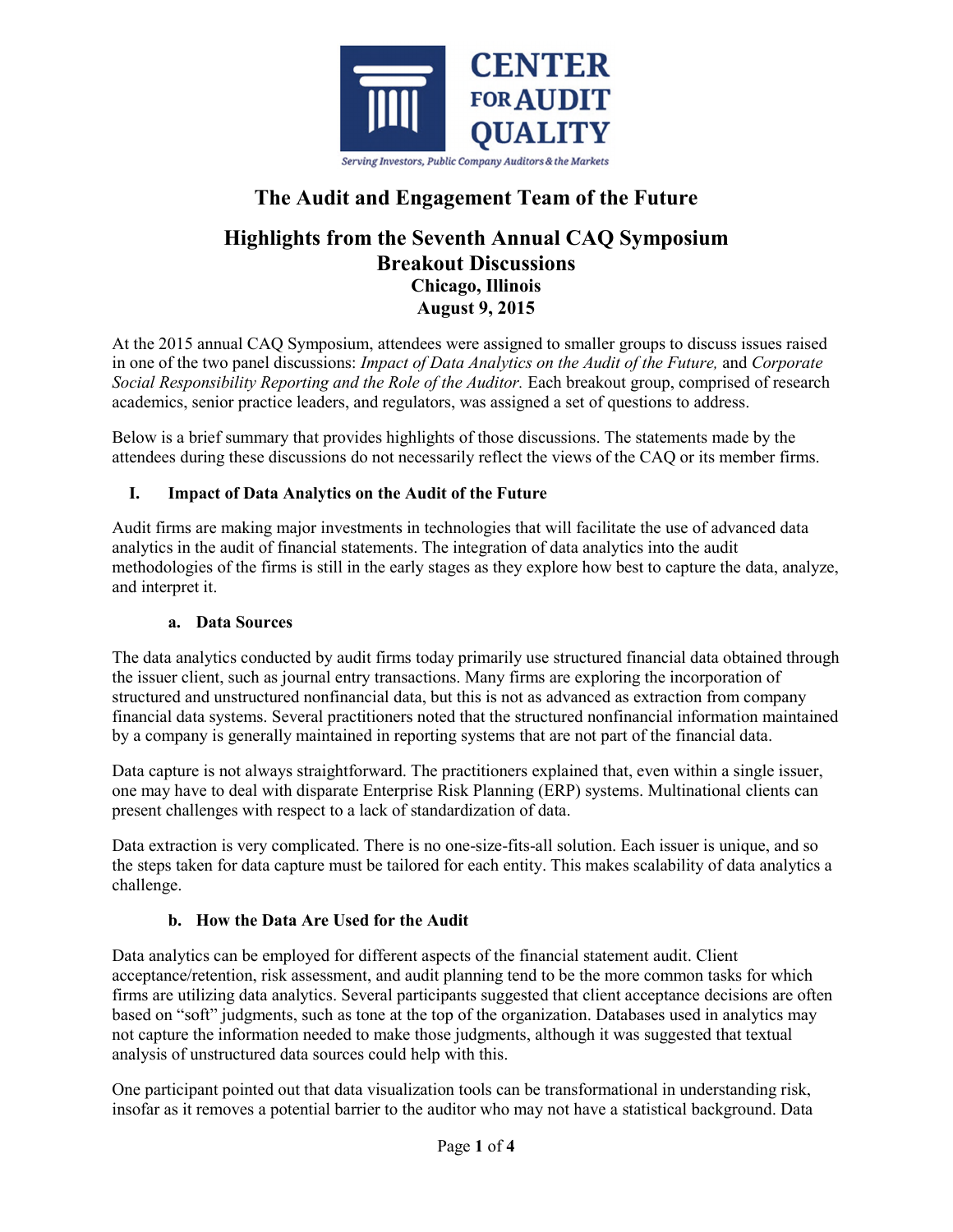visualization is also an effective means of communicating issues with the audit committee and management because it transforms tables of data into more readily understandable charts and graphs.

Data analytics are being used for some substantive analytic procedures. It allows auditors to look at more data to uncover potential issues. For example, the auditor can apply substantive testing to all of a company's payroll instead of testing just one pay-raise cycle. The auditor can develop expectations of payroll expense, run tests based on those expectations, and investigate those cases where there is a difference.

Analytics can help to more readily identify significant unusual transactions and related party transactions by automating the review process.

# **c. Challenges**

New technologies provide auditors the opportunity to look at significantly more data than ever before, but processing 100 percent of a company's data, such as journal entries, can result in the identification of a very high level of exceptions. A major challenge for the audit team will be how to distinguish between the "exceptional exceptions" and just outliers, and then plan audit procedures around those decisions. Some issues that will need to be addressed if data analytics come to play a larger role in the audit include*: Do auditors need to test all of the outliers, or can they focus on just the high risk outliers? How do you know when to end the exceptions testing?* The firms need to continually refine the algorithms used in the running of data analytics to minimize the creation of false positives. One participant suggested that the companies may not want the auditor to spend resources refining the algorithms.

A challenge identified by several participants was how best to train auditors to understand what the data are showing, how to interpret the results, and make judgments on audit procedures based on the results. Partners want to understand what's in the "black box," and they have the experience and expertise to put the information into context. Younger staff may not have that context. It was also mentioned that data analytics is not a substitute for skepticism and professional judgment. Auditors will still need to apply both when assessing the output of data analytics used in the audit.

It is not clear how the increased use of data analytics will sync with Public Company Accounting Oversight Board (PCAOB) auditing standards or PCAOB inspections. Some participants suggested that the standards may need to be updated and/or that PCAOB inspectors may need to become knowledgeable about the potential for data analytics to improve audit quality. Another suggested that the profession may need to develop a framework for documenting data analytics so that it is clear in the work papers how the firm defined risks, how the firm assessed those risks, how the data analytics provided insight, and what were the procedures conducted as a result of the analytics. There was some discussion about whether data analytics could be considered audit evidence.

# **d. Education/Talent Development**

Several breakout questions focused the participants on the skillset that the audit profession is looking for in the auditor of the future.

Engagement teams will need people who can analyze large datasets and communicate or translate the output for the team members who then can put the data into context of the financial statement audit. The necessary skillset may go beyond what is learned today in accounting information systems classes.

One of the most important skills that students need to develop and refine continues to be fundamental to the audit: critical thinking. There was some discussion about the best way to teach this. It was suggested that classes should make more use of case studies and move away from rote memorization, which one academic suggested comprised the first three years of undergraduate accounting education.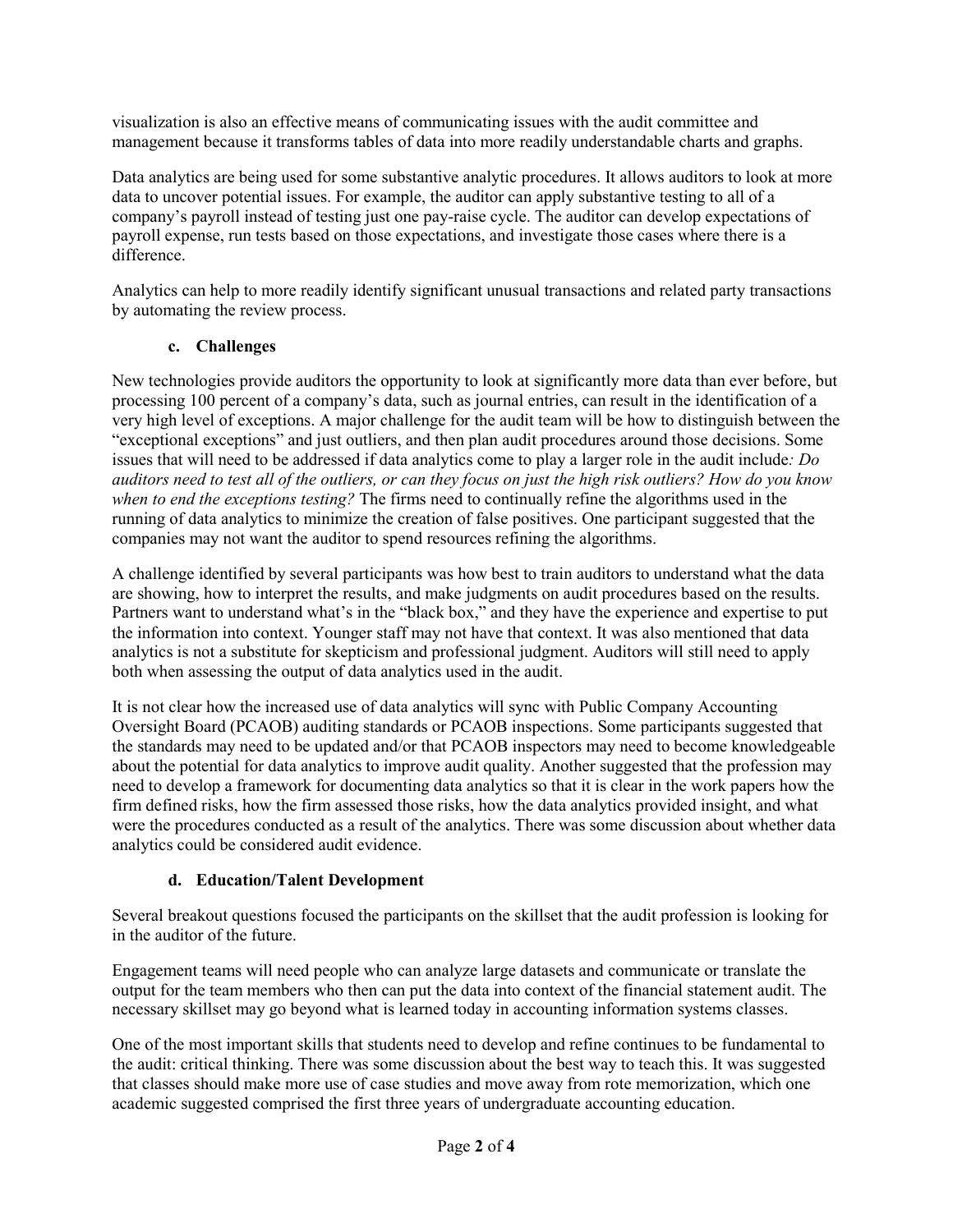Practitioners identified areas that incoming auditors should have exposure to: statistics, internal controls/business process flows, and data analytics. New auditors should understand basic tools like *ACL* and/or *Idea*. They should be able to run queries and understand how to interpret the results of those queries. To become a licensed CPA, students need 150 credit hours. Some obtain the additional 30 hours through an M.S. in accounting, but others take various undergraduate courses to meet the 150-hour requirement. Some participants wondered how the audit firms might influence students in their course choices. Currently there is very little pay differential between a new auditor with an undergraduate and a graduate degree. One idea was to provide a salary bump for students who specialize in data analytics as part of their master's or undergraduate work.

The academics expressed keen interest in having case studies and other resources that they could use to expose their students to the power of data analytics. In the current curriculum, students are only required to take one or two auditing classes, and so it is a challenge to add content to the syllabus of the auditing classes.

To attract new talent, members of academia and the profession agreed that there was a need to make auditing more appealing to students. They also need to do a better job of showcasing why auditing is an attractive profession.

#### **e. Research**

Academic research can inform practice. One research area of interest to the academics was analysis of key inputs into compensation arrangements for company management and how that plays into the auditor's risk assessment. Data analytics would provide an opportunity delve into compensation arrangements for even middle management staff. Researchers could also look at how data analytics affect key calculations like materiality.

# **II. Corporate Social Responsibility (CSR) Reporting and the Role of the Auditor**

# **a. Demand for CSR and Assurance Services**

Participants at the breakouts discussed the demand for CSR information. Investors tend to be the main source of demand, according to several participants who have been involved in this area. Currently about 80 percent of the S&P 500 companies issue some type of a GRI sustainability report. There was some discussion about whether companies report on all the major CSR issues, or just the ones where the results show the company in a favorable light.

The demand for assurance around CSR reports is on the rise. One participant who is familiar with the AICPA task force on sustainability reporting and assurance, indicated that the demand for CSR assurance will grow at about 9 percent per year, unless there is some external incentive, such as a regulatory mandate or shareholder pressure. Demand for assurance also can come from other companies. For example, Starbucks wants to test the CSR compliance of its vendors. Around 50 percent of the global economy takes part in assurance around some aspect of its CSR reporting, as compared to less than 10 percent of U.S. companies. Participants noted that one issue with assurance around CSR is the lack of agreed-upon standards for metrics.

# **b. Assurance Engagements**

Assurance engagements on CSR reports are being conducted by the large public accounting firms as well as boutique consulting firms. The non-auditors often include recommendations in their assurance reports,